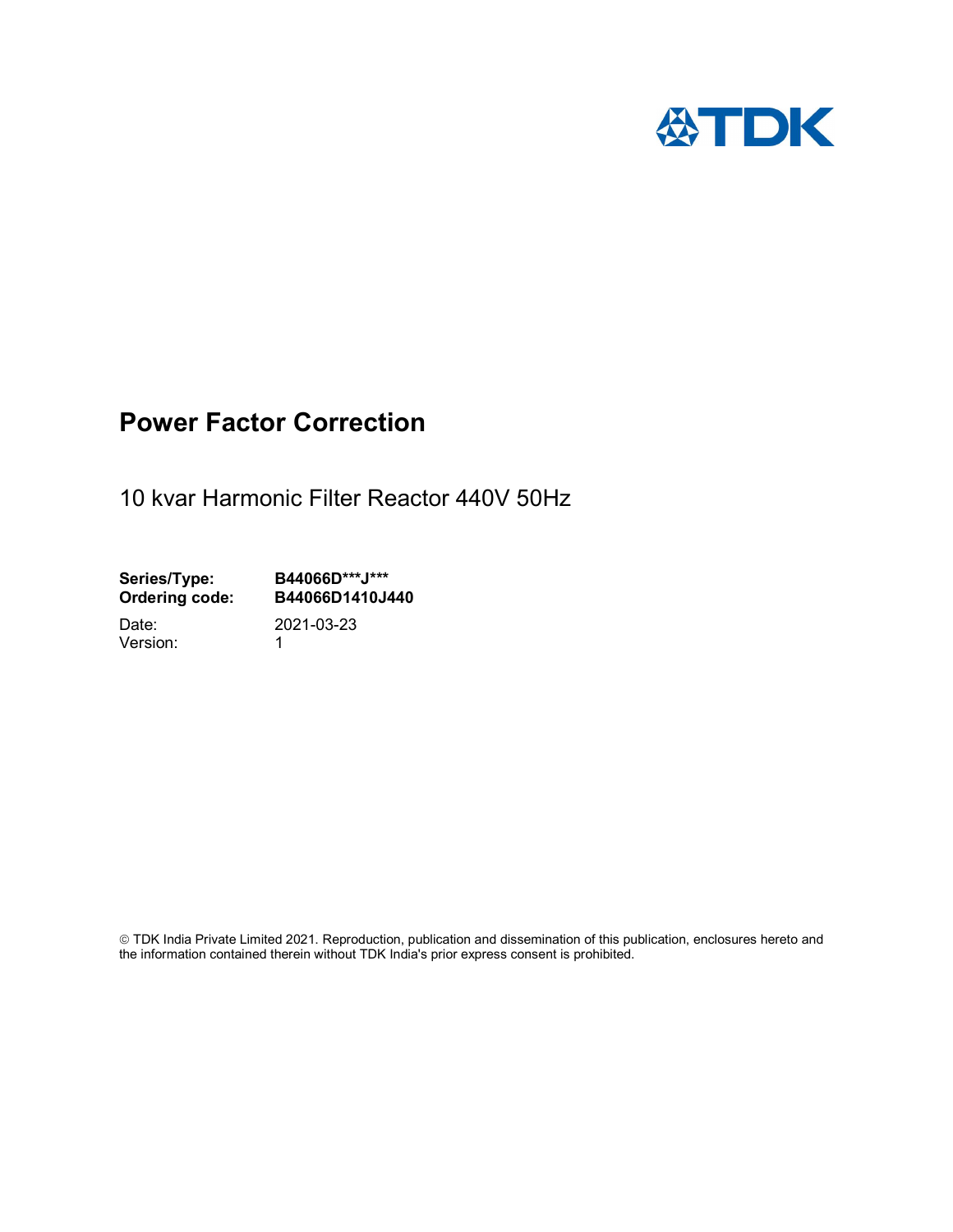# TDK

### Power Factor Correction and Content of Content of Content of Content of Content of Content of Content of Content of Content of Content of Content of Content of Content of Content of Content of Content of Content of Content

#### 10 kvar Harmonic Filter Reactor 440V 50Hz B44066D\*\*\*J\*\*\*

#### **Characteristics**

- $\blacksquare$  Highest linearity
- Temperature control via micro switch in inner coil
- $\blacksquare$  Highest life time by high quality materials
- **Low losses**
- $\blacksquare$  High overloading capability
- Safety device, temperature micro switch
- Copper winding
- **Low noise**



| Technical data                                  |                 |                |  |
|-------------------------------------------------|-----------------|----------------|--|
| De-tuning factor p                              | 14              | %              |  |
| Effective filter output $Q_C$                   | 10              | kvar           |  |
| Rated voltage $V_R$ <sup>1)</sup>               | 440             | $\vee$         |  |
| Rated frequency f                               | 50              | Hz             |  |
| Ambient temperature / Insulation class          | 40 / H          | $^{\circ}C$    |  |
| Capacitance C delta (tot.)                      | 141.4           | μF             |  |
| Inductivity L                                   | $3 \cdot 10.03$ | mH             |  |
| Fundamental current 11 <sup>3)</sup>            | 13.91           | A              |  |
| Linear up to $4$ )                              | 18.76           | A              |  |
| Effective current $IRMS$ <sup>2)</sup>          | 14.01           | A              |  |
| Rated harmonic voltages (3rd/5th/7th/11th/13th) | 0.5/6/5/3.5/3   | $\%$           |  |
| Temperature protection (NC)                     | yes             | $\blacksquare$ |  |
| Total losses $P_D$                              | 120             | W              |  |
| Total weight                                    | 16              | kg             |  |

<sup>1)</sup> Voltage rise up to 106% of rated voltage is considered in current  $I_{\text{eff}}$ .

<sup>2)</sup>  $I_{eff} = \sqrt{(I_1^2 + I_3^2 + ... I_x^2)}$ 

<sup>3)</sup>  $11 = 1.06$   $\cdot$   $I_R$  ( $I_R$  = Capacitor current 50Hz)

<sup>4)</sup> Linear current =  $1.43$   $\cdot$  I<sub>R</sub> (I<sub>R</sub> = Capacitor current 50Hz)

#### **Connection**

| Line                | l 1U1-1V1-1W1 |
|---------------------|---------------|
| Capacitors          | l 1U2-1V2-1W2 |
| Temperature control | 1 O<br>ے- ا   |

#### Reference standard IEC60076-6

CAP FILM ES PFC PM 2021-03-23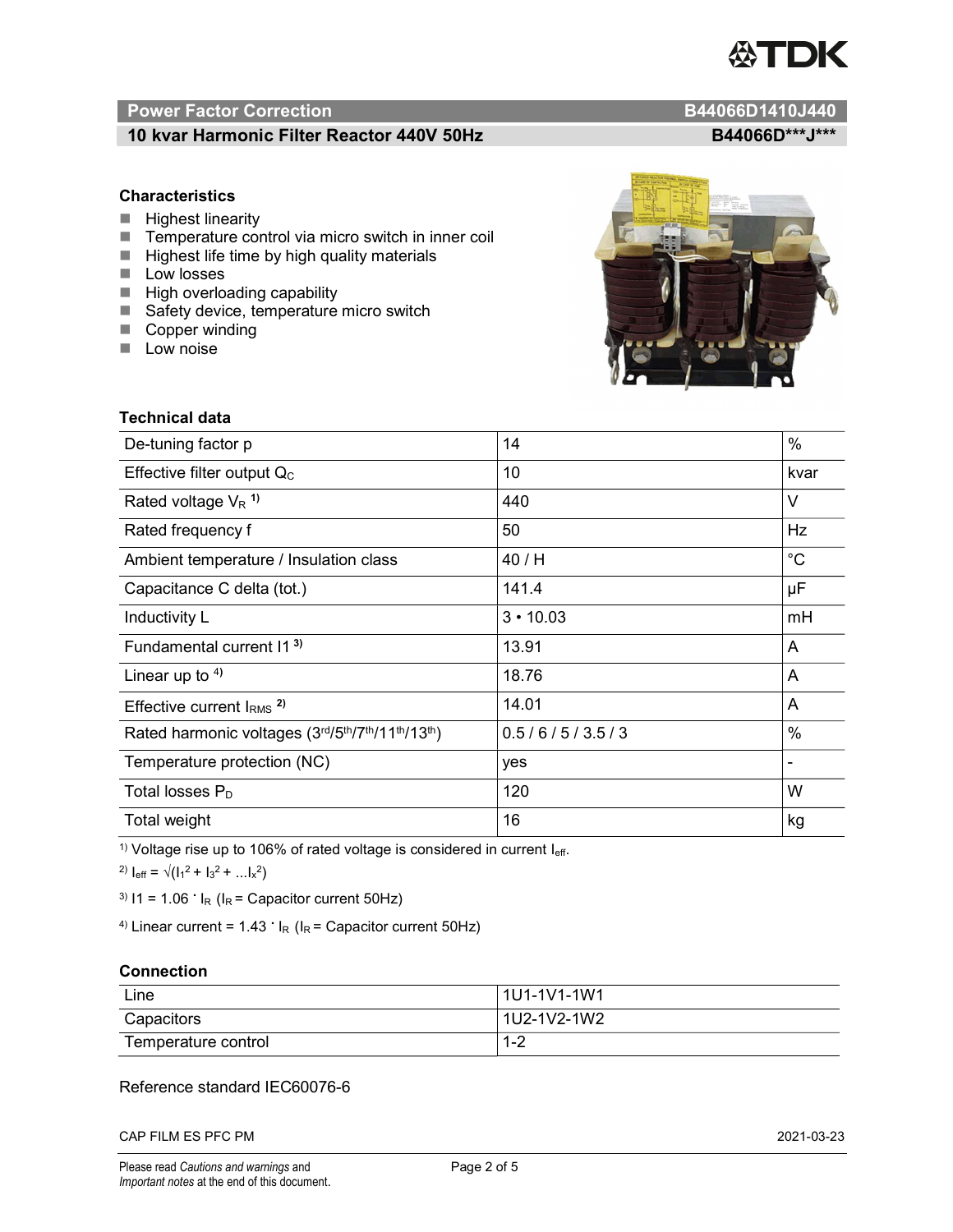

#### Power Factor Correction and B44066D1410J440

#### 10 kvar Harmonic Filter Reactor 440V 50Hz B44066D\*\*\*J\*\*\*

#### Dimensional drawings



#### **Dimensions**

| L/mm  | 225          | b/mm  | 112  |
|-------|--------------|-------|------|
| H/mm  | 205          | e/mm  | 96±5 |
| W/mm  | 155±5        | d1/mm | 10.8 |
| 11/mm | 190          | d2/mm | 15.5 |
| 12/mm | 190          | A     | 175  |
| n1/mm | 150          | B     | 95   |
| n2/mm | $97.5 \pm 3$ | Ø     | 6.5  |

#### Cautions and warnings

- Do not install the reactor in case of any visible damages.
- $\blacksquare$  Installation must be done by skilled personnel only.
- Do not use or store harmonic filter reactors in corrosive atmosphere, especially where chloride gas, sulphide gas, acid, alkali, salt or similar substances are present.
- $\Box$  Do not touch the device during operation: all electrically active parts of this equipment such as windings, electronic components, leads, fuses and terminals carry a dangerous voltage which can lead to burns or electric shock.
- Covers which protect these electrically active parts from being touched must not be opened or removed during operation.
- Before any assembly or maintenance work is started, all installations and equipment must be disconnected from the power source.
- Noncompliance with these instructions may lead to death, serious injury or major damage to equipment.

FAILURE TO FOLLOW CAUTIONS MAY RESULT, WORST CASE, IN PREMATURE FAILURES OR PHYSICAL INJURY.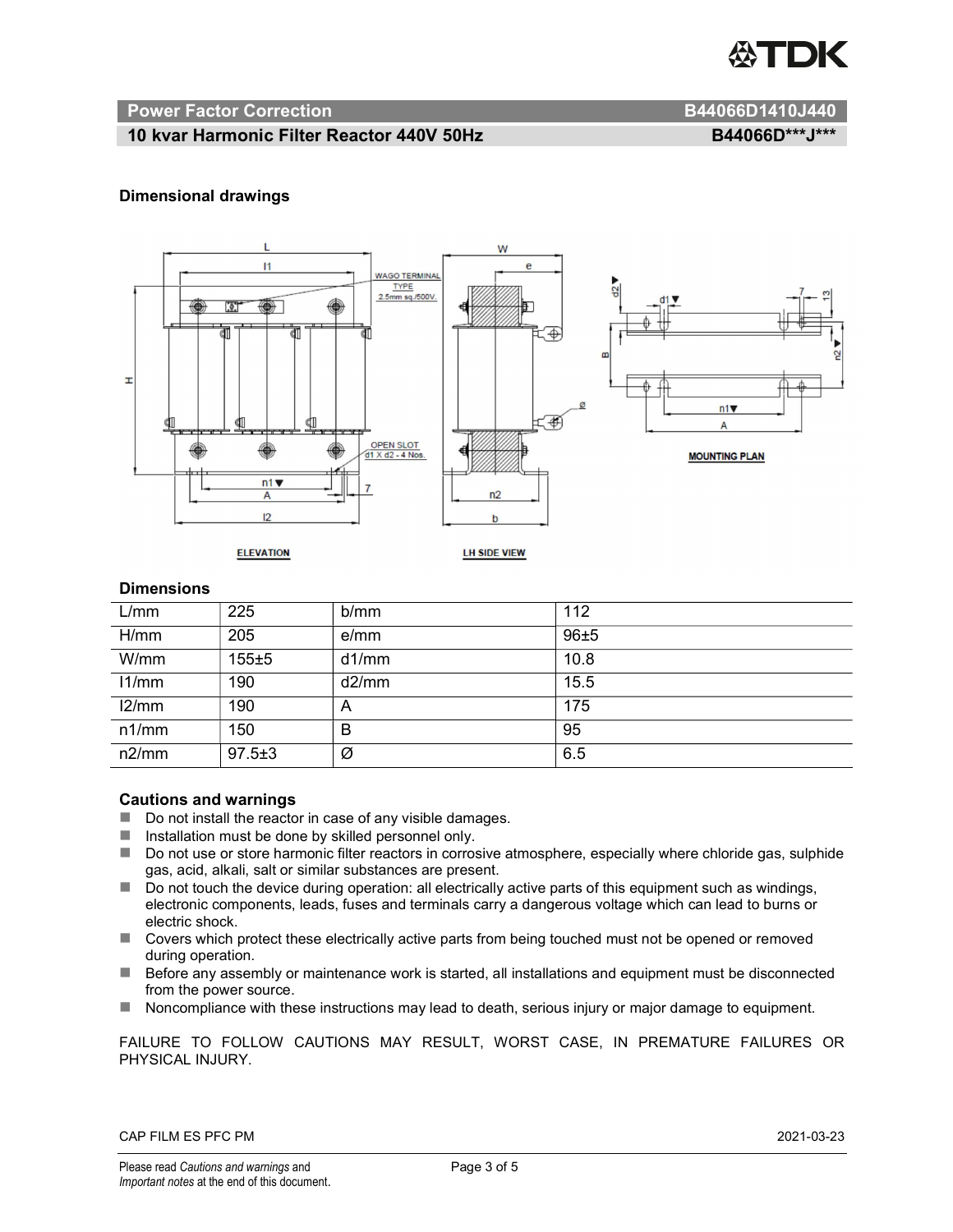

#### Power Factor Correction **B44066D1410J440**

#### 10 kvar Harmonic Filter Reactor 440V 50Hz B44066D\*\*\*J\*\*\*

The following applies to all products named in this publication:

- 1. Some parts of this publication contain statements about the suitability of our products for certain areas of application. These statements are based on our knowledge of typical requirements that are often placed on our products in the areas of application concerned. We nevertheless expressly point out that such statements cannot be regarded as binding statements about the suitability of our products for a particular customer application. As a rule we are either unfamiliar with individual customer applications or less familiar with them than the customers themselves. For these reasons, it is always ultimately incumbent on the customer to check and decide whether a product with the properties described in the product specification is suitable for use in a particular customer application.
- 2. We also point out that in individual cases, a malfunction of electronic components or failure before the end of their usual service life cannot be completely ruled out in the current state of the art, even if they are operated as specified. In customer applications requiring a very high level of operational safety and especially in customer applications in which the malfunction or failure of an electronic component could endanger human life or health (e.g. in accident prevention or life-saving systems), it must therefore be ensured by means of suitable design of the customer application or other action taken by the customer (e.g. installation of protective circuitry or redundancy) that no injury or damage is sustained by third parties in the event of malfunction or failure of an electronic component.
- 3. The warnings, cautions and product-specific notes must be observed.
- 4. In order to satisfy certain technical requirements, some of the products described in this publication may contain substances subject to restrictions in certain jurisdictions (e.g. because they are classed as hazardous). Useful information on this will be found in our Material Data Sheets on the Internet (www.tdk-electronics.tdk.com/material). Should you have any more detailed questions, please contact our sales offices.
- 5. We constantly strive to improve our products. Consequently, the products described in this publication may change from time to time. The same is true of the corresponding product specifications. Please check therefore to what extent product descriptions and specifications contained in this publication are still applicable before or when you place an order.

We also reserve the right to discontinue production and delivery of products. Consequently, we cannot guarantee that all products named in this publication will always be available. The aforementioned does not apply in the case of individual agreements deviating from the foregoing for customer-specific products.

- 6. Unless otherwise agreed in individual contracts, all orders are subject to our General Terms and Conditions of Supply.
- 7. Our manufacturing sites serving the automotive business apply the IATF 16949 standard. The IATF certifications confirm our compliance with requirements regarding the quality management system in the automotive industry. Referring to customer requirements and customer specific requirements ("CSR") TDK always has and will continue to have the policy of respecting individual agreements. Even if IATF 16949 may appear to support the acceptance of unilateral requirements, we hereby like to emphasize that only requirements mutually agreed upon can and will be implemented in our Quality Management System. For clarification purposes we like to point out that obligations from IATF 16949 shall only become legally binding if individually agreed upon.